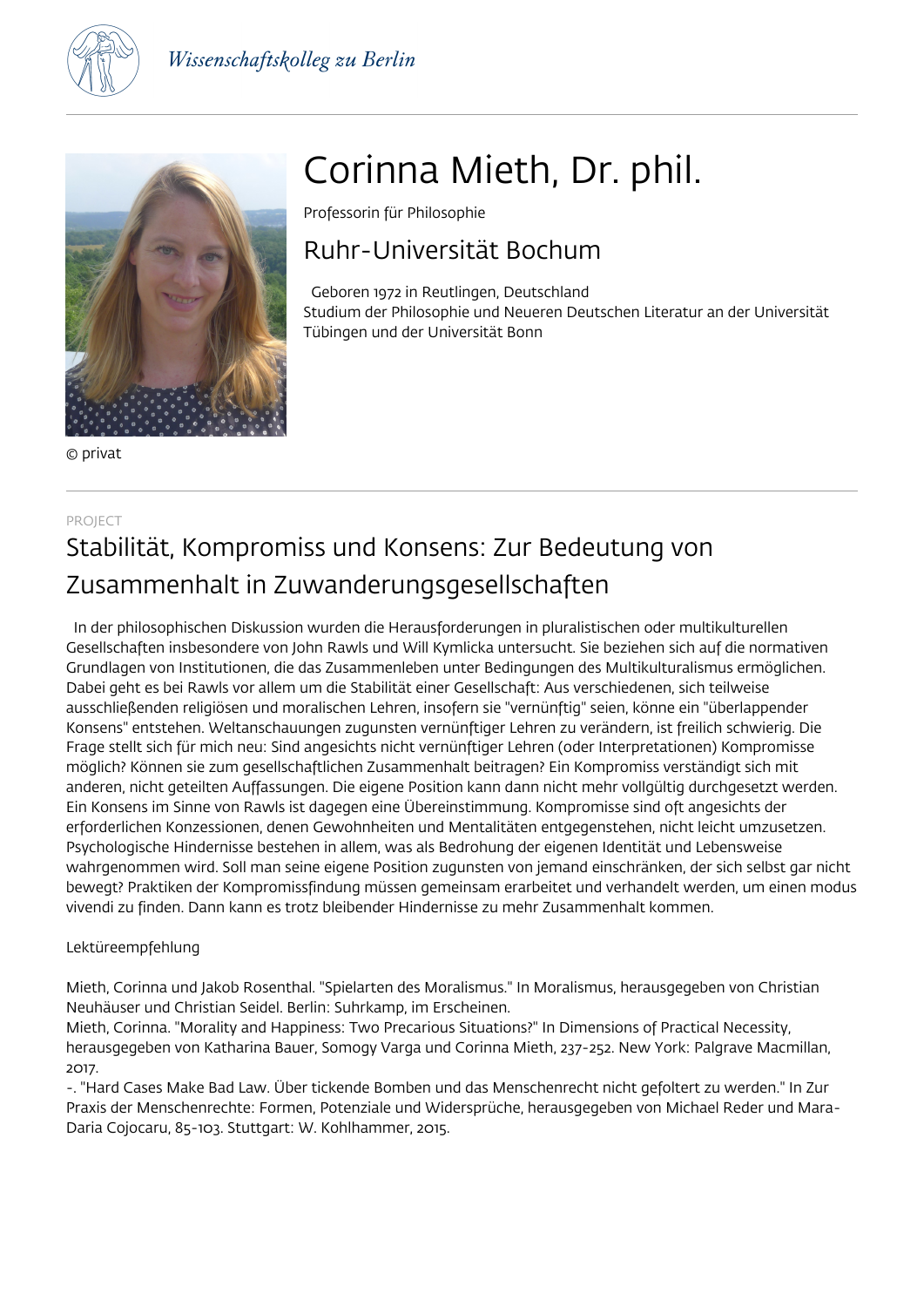#### TUESDAY COLLOQUIUM, 01.12.2020

### Democratic Cohesion and Compromise

 In the first part, I will give a brief sketch of the philosophical migration debate. Proponents of open borders defend the intuition of cosmopolitan solidarity based on moral grounds: Once we assume Kant's idea that every human being has equal moral worth, there is no sound moral reason to exclude immigrants. Defenders of closed borders, on the other hand, draw on the intuition of stability using arguments based on social trust in institutions rooted in nationalism. But the stability intuition can also be defended on moral grounds without giving up on the solidarity intuition, if democratic stability is considered a precondition for realizing cosmopolitan moral ideals.

In the second part, I will have a closer look at what stability means within such a framework. My idea is not to assume that democratic stability depends on cultural homogeneity or nationalism. By contrast I will sketch the idea that democratic stability is based on democratic cohesion: the way democratic institutions are sustained by citizens and political parties. This is especially important with regard to how to deal with competing interests and values. The notion of social cohesion is itself ambivalent: the more cohesion within societal groups or political parties, the less democratic cohesion beyond groups might be there. Democratic cohesion refers to a shared understanding of democratic institutions, fair procedures, and the willingness to accept their results.

How can more democratic cohesion be achieved? To answer this question, in the third part, I propose a model of modus vivendi that allows for a dynamic conception of democratic compromise which has to be distinguished from rotten compromise. Whereas the model of consensus which is predominant in political philosophy implies the static criterion of reasonableness, compromise is a dynamic concept since both sides will have to move in order to achieve a compromise. The promising thing is that in a compromise some of the preferences or values of both sides are represented so that democratic cohesion might be enhanced.

In the end I will relate my considerations concerning democratic cohesion and compromise back to the democratic stability argument in the migration debate.